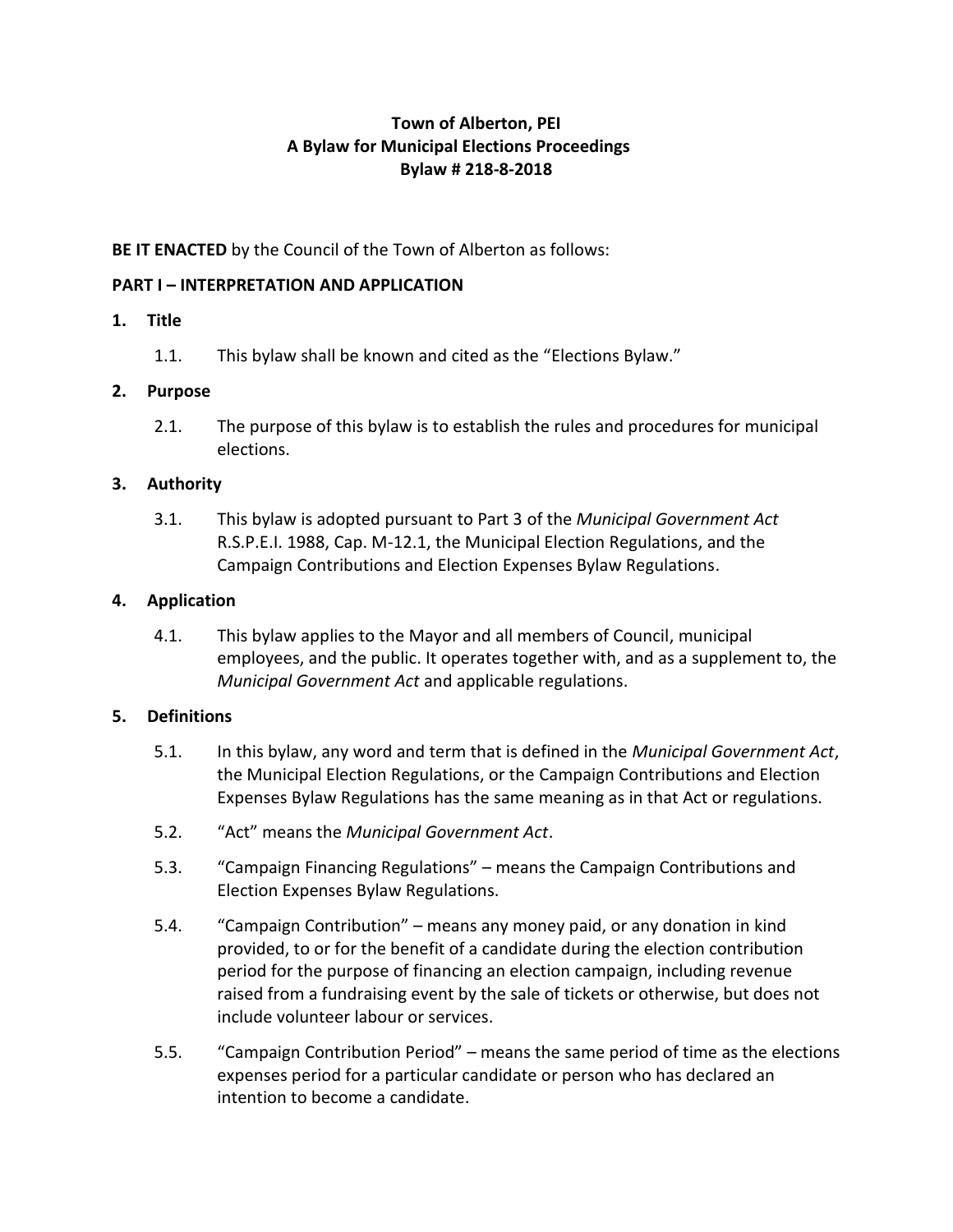- 5.6. "Candidate" means a person nominated in accordance with Part 3, Division 8, of the Act, and for the purposes of the provisions of this bylaw pertaining to campaign contributions and election expenses, includes a person who has declared an intention to run as a candidate in accordance with clause 2(1)(a) of the Campaign Contributions and Election Expenses Bylaw Regulations.
- 5.7. "Chief Administrative Officer" or "CAO" means the administrative head of a municipality as appointed by council under clause 86(2)(c) of the Act*.*
- 5.8. "Council" means the mayor and other members of the council of the municipality.
- 5.9. "Councillor" means a member of council other than the mayor.
- 5.10. "Election Expense" means the cost of goods and services, and the value of any donation in kind, used by or for the benefit of the candidate for the purpose of a candidate's election campaign, but does not include audit fees or volunteer labour or services.
- 5.11. "Election Expenses Period" means the period in an election year beginning when a person publicly declares the person's intention to run as a candidate for municipal office, whether in person or by electronic means, and ending, in the case of an election, on the earlier of election day, and the declaration by the municipal electoral officer that the candidate is elected. In the case of a byelection, the election expenses period means the date when council sets the election day and ends on the earlier of election day, and the declaration by the municipal electoral officer that the candidate is elected.
- 5.12. "Election Regulations" means the Municipal Election Regulations.
- 5.13. "Employee" means, except as provided elsewhere in the Act, a person who performs work for a municipality for pay, and includes a person on leave from employment with a municipality, a person being trained by a municipality to perform work for the municipality, a person retained under an employment contract to perform work for the municipality, and (iv) any other person or class of person designated as an employee by the Minister, but does not include an independent officer. In Part 3 respecting candidacy for election, employee also means any employee of a controlled corporation, but does not include a volunteer firefighter who is not otherwise employed by the municipality.
- 5.14. "List of Electors" means the preliminary list of electors, supplementary list of electors or the official list of electors, as the context requires;
- 5.15. "Municipal Electoral Officer" means the person appointed under section 40 of the Act to be responsible for the administration of the election.

#### **6. Interpretation**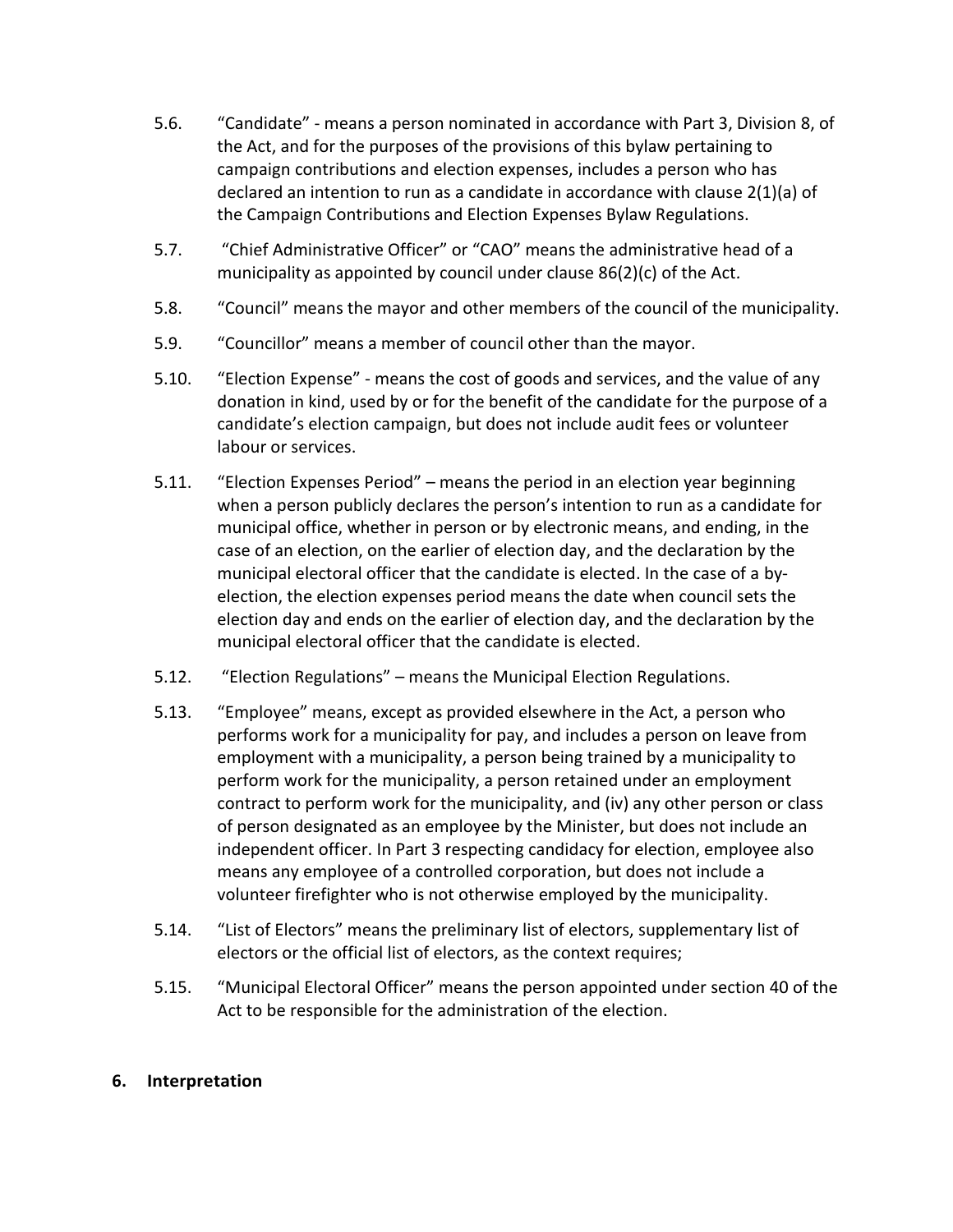6.1. This bylaw is to be given a broad, liberal interpretation in accordance with applicable legislation, regulations, and the definitions set out in them.

## **Part II –Employee Election Activities**

### **7. General**

7.1. All employee election activities and interaction with employees relating to elections shall be undertaken in accordance with subsections 35(1) and (2) of the Act.

## **8. Class of restricted employees**

- 8.1. Pursuant to subsection 35(3) of the Act, the following employee positions shall form a class of restricted employees who shall not engage in any form of municipal political activity at any time:
	- (a) All full-time staff

## **Part III – Campaign Contributions and Election Expense Disclosure**

### **9. Election Expenses**

- 9.1. Pursuant to clause 2(1) (a) of the Campaign Financing Regulations and effective January 1, 2019, in the case of an election, the election expenses period is the period in an election year beginning when a person publically declares their intention to run as a candidate (in person or by electronic means) and ending on the election day or the declaration that the candidate is elected, whichever is earlier.
- 9.2. Pursuant to clause 2(1) (b) of the Campaign Financing Regulations and effective January 1, 2019, in the case of a by-election, the election expenses period is the period beginning when Council sets the date of the election day and ending on the earlier of election day and the declaration that the candidate is elected.
- 9.3. Pursuant to subsection 2(2) of the Campaign Financing Regulations and effective January 1, 2019, election expenses shall only be incurred by or on behalf of a candidate during the election expenses period.
- 9.4. Pursuant to subsection 3(1) of the Campaign Financing Regulations and effective January 1, 2019, the maximum allowable election expenses of a candidate for mayor is \$50,000.00.
- 9.5. Pursuant to subsection 3(2) of the Campaign Financing Regulations and effective January 1, 2019, the maximum allowable election expenses of a candidate for councillor is \$10,000.00.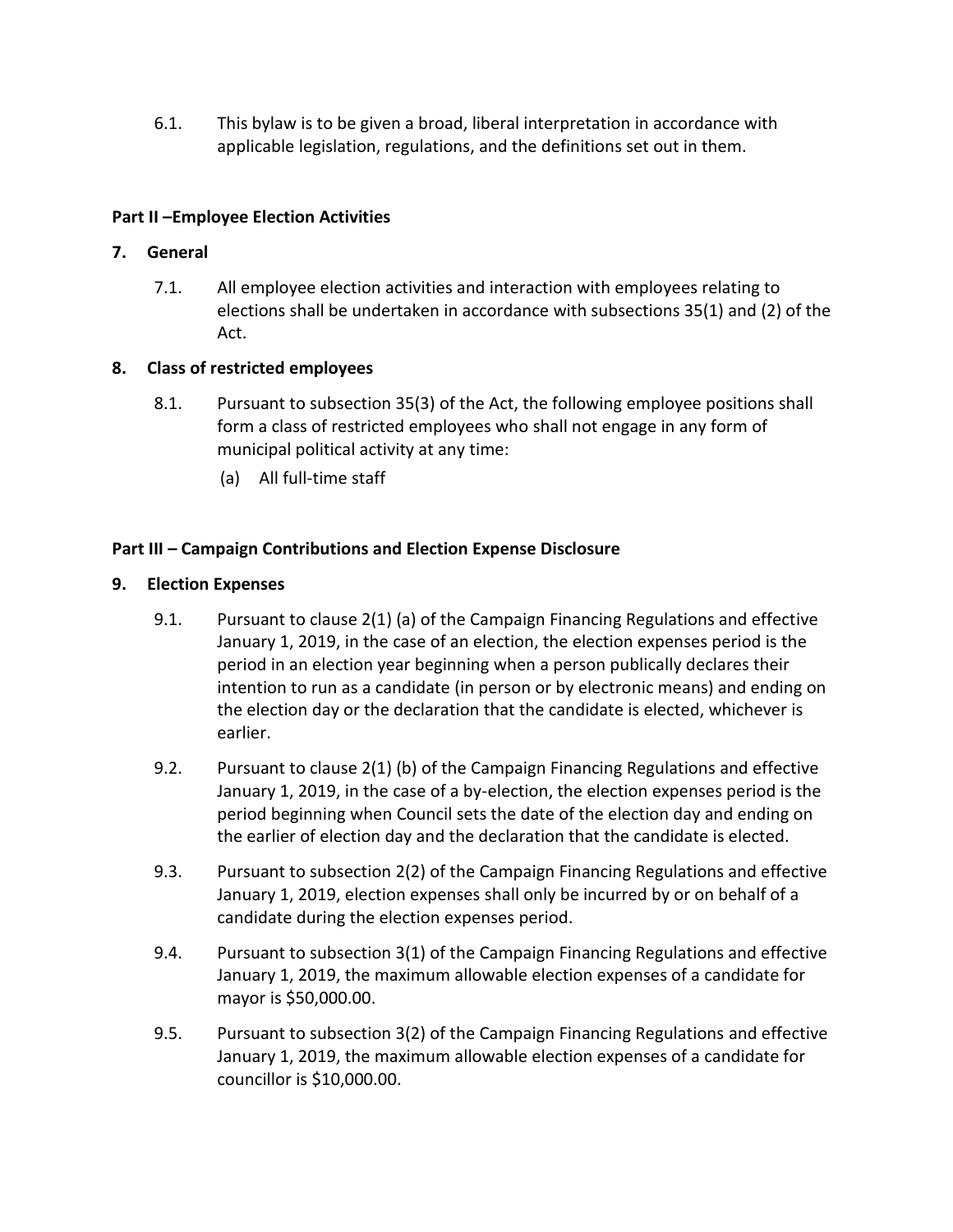9.6. Pursuant to section 10 of the Campaign Financing Regulations, election expenses incurred by a candidate in an election shall not be carried forward to be considered as an allowable election expenses in a subsequent election.

### **10. Campaign Contributions**

- 10.1. Effective January 1, 2019, campaign contributions shall only be received by a candidate during the campaign contribution period as defined in the Campaign Financing Regulations.
- 10.2. Pursuant to subsection 4(1) of the Campaign Financing Regulations and effective January 1, 2019, the following may contribute to a candidate's campaign in an election or by-election:
	- (a) an individual;
	- (b) an organization;
	- (c) a union;
	- (d) a corporation;
- 10.3. Pursuant to subsection 4(2) of the Campaign Financing Regulations and effective January 1, 2019, contributor shall not make a contribution exceeding \$1,575.00 to any one candidate for Mayor in an election.
- 10.4. Pursuant to subsection 4(3) of the Campaign Financing Regulations and effective January 1, 2019, contributors shall not make a contribution exceeding \$1,575.00 to any one candidate for Councillor in an election.
- 10.5. Pursuant to subsection 4(4) of the Campaign Financing Regulations and effective January 1, 2019, neither a candidate nor that candidate's spouse shall make a contribution to that candidate's own election campaign exceeding \$1,575.00.
- 10.6. Pursuant to subsection 8(1) of the Campaign Financing Regulations, no candidate shall accept anonymous campaign contributions.
- 10.7. Pursuant to subsection 8(2) of the Campaign Financing Regulations, where a candidate receives an anonymous campaign contribution, the candidate shall ensure that the contribution is not used or spent, but is donated to a registered charity of the candidate's choice within 30 days of receipt of the contribution.

### **11. Candidate Records**

11.1. Pursuant to subsection 5(1) of the Campaign Financing Regulations, a candidate shall keep complete and proper accounting records of all campaign contributions and election expenses.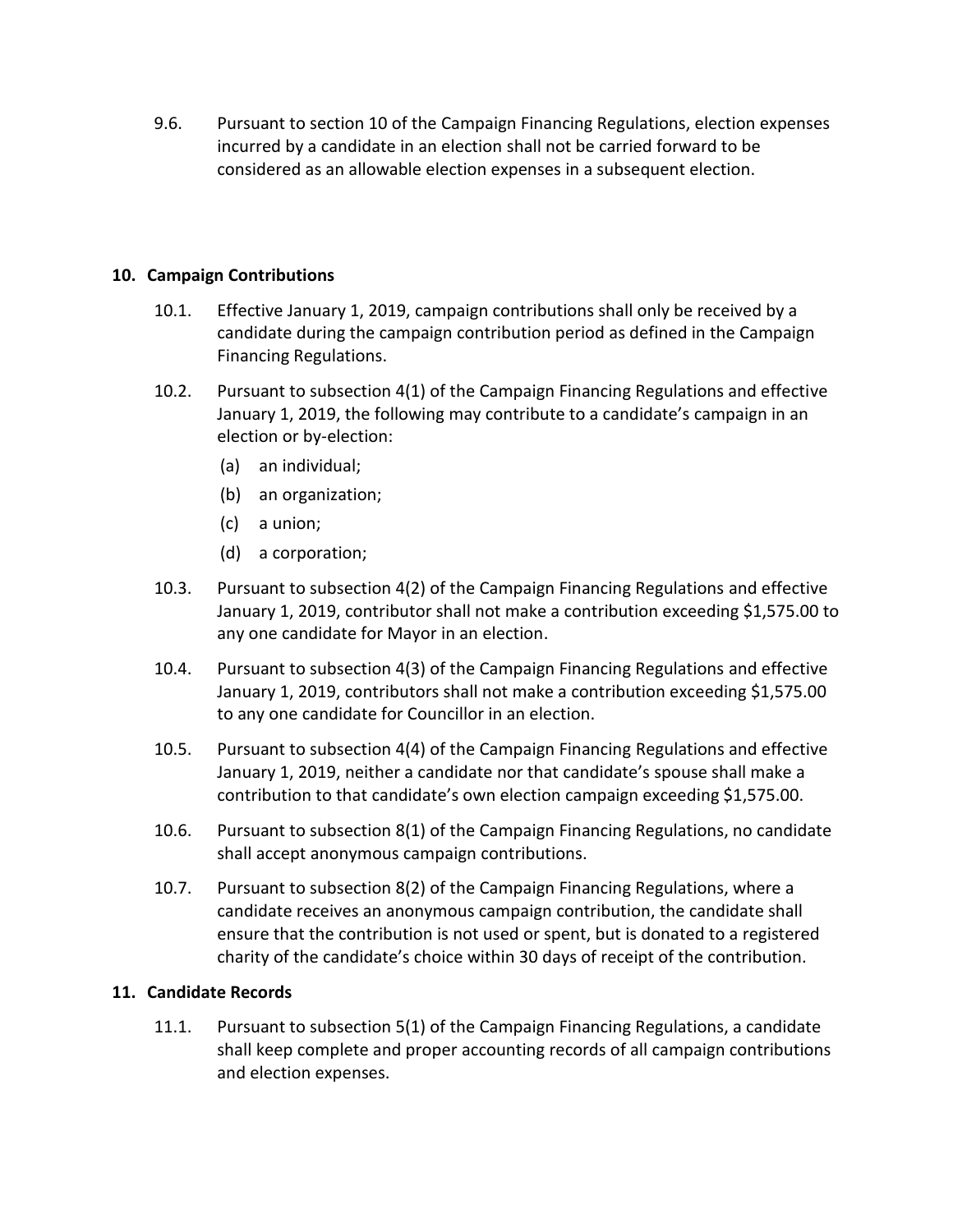- 11.2. Pursuant to subsection 5(2) of the Campaign Financing Regulations, a candidate must ensure that:
	- (a) proper records are kept of receipts and expenses;
	- (b) a record is kept of the value of every campaign contribution, whether the contribution is in the form of money, goods or services, and the name and address of the contributor;
	- (c) receipts are provided to the contributor for every campaign contribution referred to in section 11.2(b) of this bylaw; and
	- (d) all records kept in accordance of this section remain in the possession and under control of the candidate or the candidate's agent at all times.

### **12. Candidate Disclosure: Filing and Records Retention**

- 12.1. Pursuant to subsection 6(2) of the Campaign Financing Regulations, a candidate shall file a disclosure statement of the candidate's campaign contributions and election expenses, listing all campaign contributions and all elections expenses.
- 12.2. The disclosure statement shall be in writing in the form approved by the Minister, and shall be filed with the Municipal Electoral Officer within two months following the date of a municipal election.
- 12.3. If the MEO is no longer appointed, the candidate shall file the disclosure statement with the CAO.
- 12.4. Pursuant to subsection 6(3) of the Campaign Financing Regulations, a candidate's disclosure statement shall include:
	- (a) a statutory declaration that states the total campaign contributions and the total election expenses of the candidate for that election campaign, and whether there is any surplus;
	- (b) the following information in relation to campaign contributions:
		- i. the name and address of each contributor whose cumulative campaign contribution exceeded \$250;
		- ii. the cumulative amount that each of the named contributors has given to the candidate;
		- iii. the cumulative total of all contributions under \$250;
		- iv. If no contributor's cumulative campaign contribution exceeded \$250, a notation to that effect;
	- (c) a list of all election expenses and campaign contributions;
	- (d) a full accounting of all election expenses and campaign contributions relating to fundraising events;
	- (e) a description and estimated value of each donation in kind; and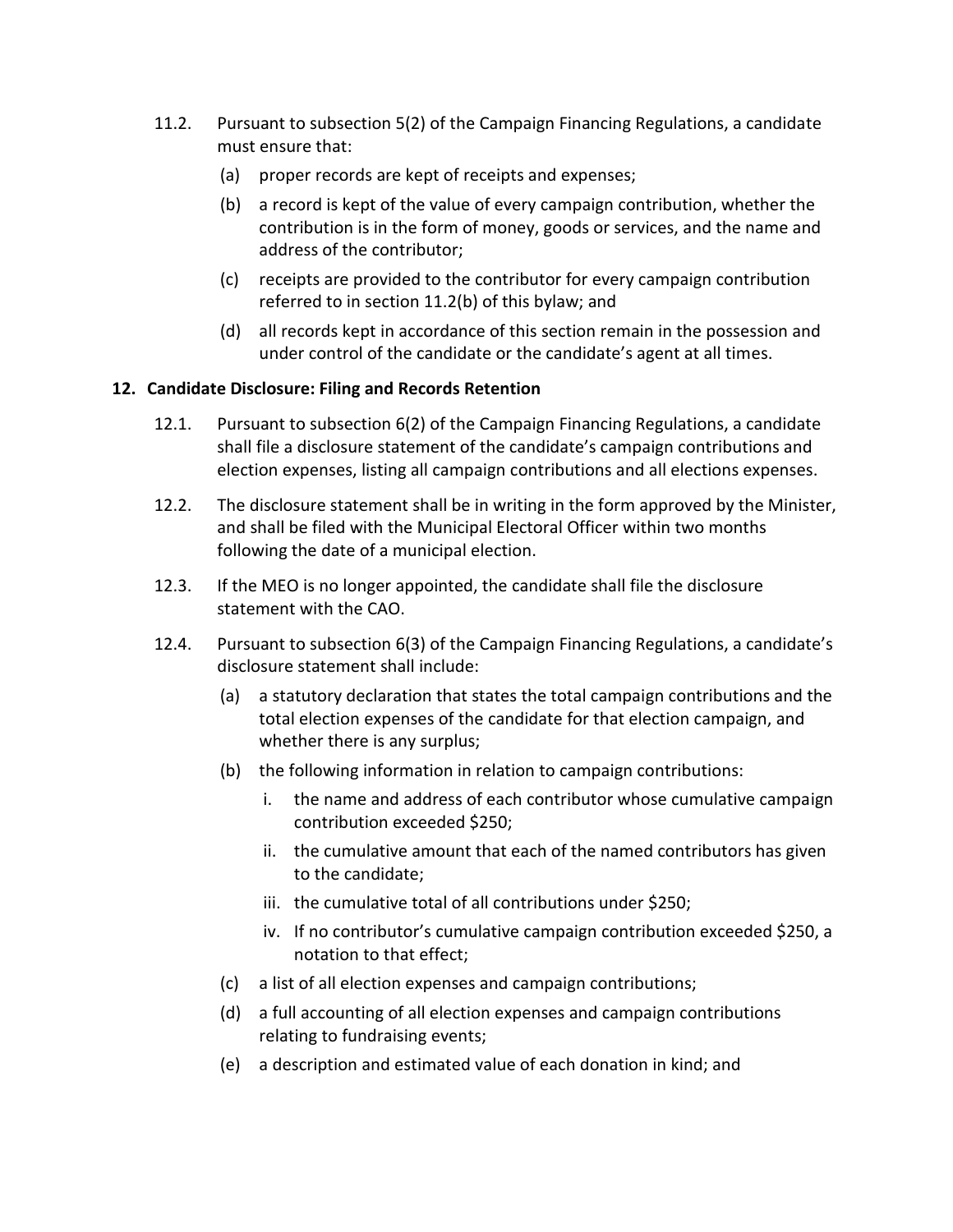- (f) a description and estimated value of each loan received for the purposes of the election campaign.
- 12.5. Pursuant to section 7 of the Campaign Financing regulations, no candidate shall file a false, misleading or incomplete disclosure statement.
- 12.6. Pursuant to subsection 9(1) of the Campaign Financing Regulations, where a candidate's disclosure statement filed in accordance with 12.1 of the bylaw discloses a surplus of campaign contributions in the form of money, a named contributor's monetary campaign contribution shall be returned to the contributor, on a pro-rated basis, where
	- (a) the candidate withdraws from the election prior to election day; and
	- (b) the contributor requests in writing to the candidate, within 14 days of the candidate's withdrawal, the return of the campaign contribution.
- 12.7. Subject to a refund of a named contributor's campaign contribution pursuant to subsection 12.6 of this bylaw, where a candidate's disclosure statement filed in accordance with 12.1 of the bylaw discloses a surplus of campaign contributions in the form of money, the candidate shall turn over the remaining surplus to the CAO to be used for municipal purposes.
- 12.8. Pursuant to subsection 11 (1) of the Campaign Financing Regulations, all documents filed with the municipal electoral officer shall be delivered by the municipal electoral officer to the chief administrative officer of the municipality within two weeks after the time specified in section 12(2) of the bylaw for filing the documents.
- 12.9. Pursuant to subsection 11(2) of the Campaign Financing Regulations, the CAO shall retain the documents referred to in 12.8 of this bylaw in accordance with the records retention and disposal schedule of the municipality that is established pursuant to section 117 of the Act.
- 12.10. Pursuant to subsection 11(3) of the Campaign Financing Regulations, all documents filed with the MEO and retained by the CAO under section 12.9 of this bylaw are public documents and may, upon request, be available for inspection on request to the CAO during regular officer hours.
- 12.11. Pursuant to subsection 12(1) of the Campaign Financing Regulations, a candidate, whether elected or not, shall retain all records required pursuant to the regulations for no less than seven years.
- 12.12. Pursuant to subsection 12(2) of the Campaign Financing Regulations, the MEO, or the CAO if the MEO is no longer appointed, may require a candidate (whether elected or not) to provide additional information and supporting documentation in respect of the candidate's disclosure statement at any time within the sevenyear period referred to in section 12.11 of this bylaw.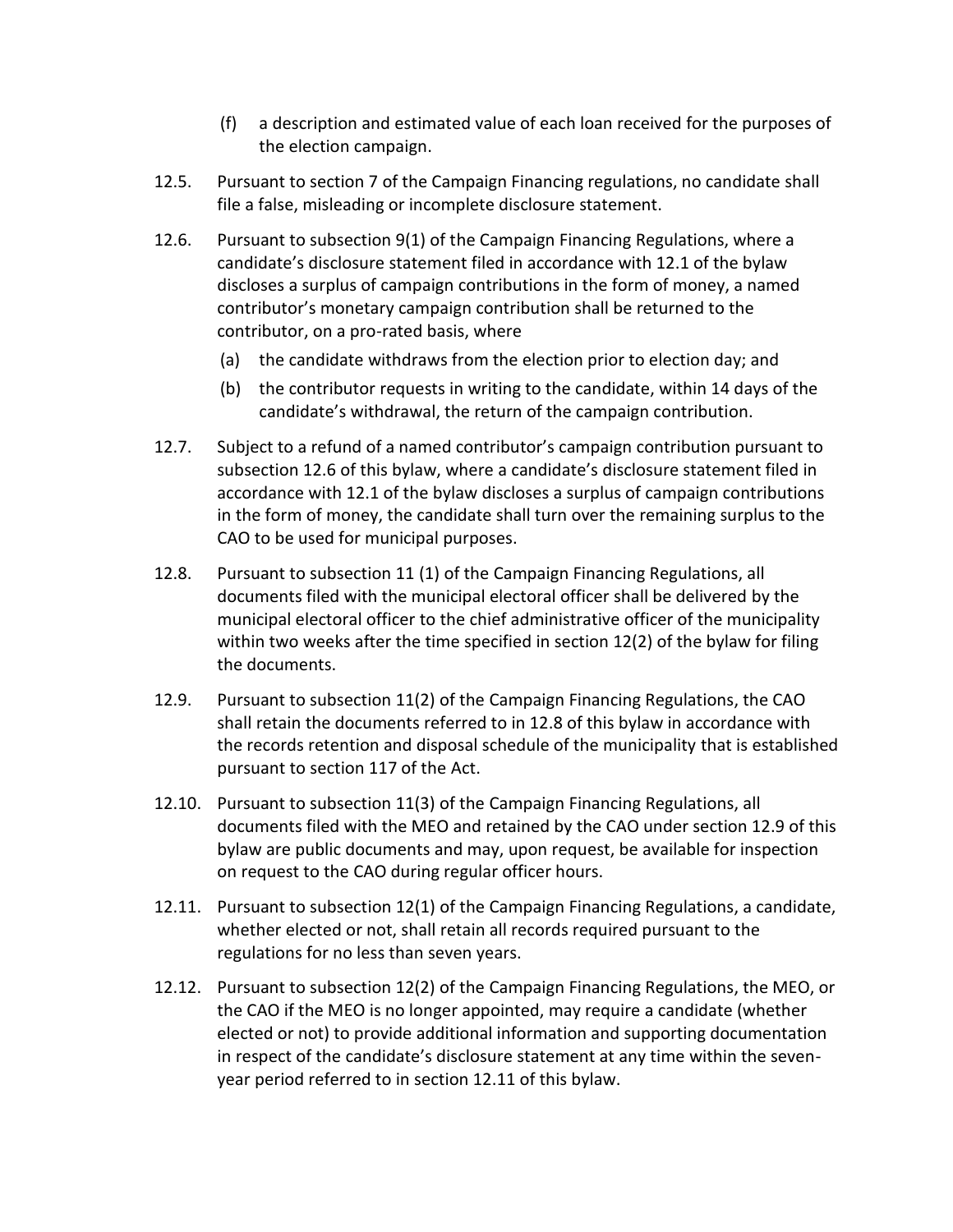### **13. Reporting**

- 13.1. Pursuant to subsection 11(4) of the Campaign Financing Regulations, the CAO shall forward to Council a report summarizing the disclosure statement of each candidate, noting any candidate who has exceeded the limit on election expenses pursuant to sections 9.4 and 9.5 of this bylaw and the name of any candidate who failed to file the required disclosure statement.
- 13.2. Pursuant to subsection 11(5) of the Campaign Financing Regulations, the CAO shall ensure that the summary referred to in section 13.1 of this bylaw is posted in a conspicuous place in the municipality for a period of at least 6 months.
- 13.3. Pursuant to subsection 11(6) of the Campaign Financing Regulations, the CAO shall ensure that the filed disclosure statement of each candidate who sought election in the immediately preceding election (whether elected or not) is posted on the website of the municipality for a period of at least 6 months.

### **14. Complaints & Compliance**

- 14.1. Pursuant to subsection 12(3) of the Campaign Financing Regulations, where:
	- (a) a candidate fails or refuses to provide the additional information and supporting documentation referred to in section 12.12 of the bylaw; or
	- (b) the MEO or CAO, as the case may be, is not satisfied with the additional information and supporting documentation provided by the candidate;

The MEO or CAO, as the case may be, refer the matter to Council.

- 14.2. Pursuant to subsection 12(4) of the Campaign Financing Regulations, Council may:
	- (a) determine that no further action is required;
	- (b) order the candidate to provide the additional information and supporting documentation required under section 12.12 of the bylaw; or
	- (c) take any further action the Council considers appropriate.
- 14.3. Pursuant to subsection 12(5) of the Campaign Financing Regulations, an elector of the municipality may in writing make a complaint that relates to information contained in a candidate's disclosure statement and deliver the complaint to the MEO, or the CAO if the MEO is no longer appointed.
- 14.4. Pursuant to subsection 12(6) of the Campaign Financing Regulations, the MEO or the CAO, as the case may be, who receives a complaint from an elector under section 14.3 of this bylaw may:
	- (a) determine that no further action is required;
	- (b) require the candidate who is the subject of the complaint to provide additional information under section 12.12 of the bylaw, or
	- (c) refer the matter to Council to be deal with under section 14.2 of this bylaw.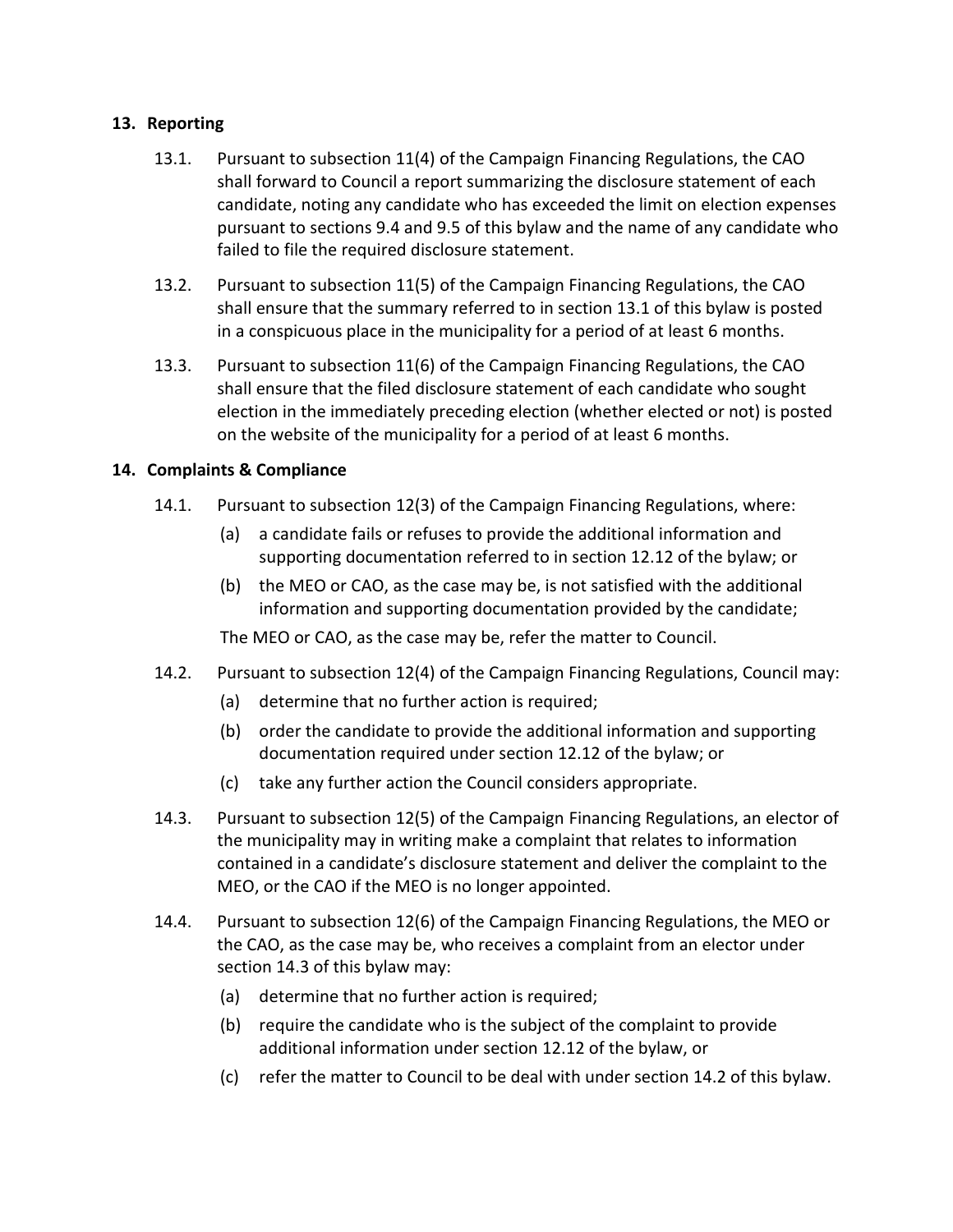#### **15. Offences and Penalties**

- 15.1. Pursuant to subsection 13(1) of the Campaign Financing Regulations, a person who contravenes a provision of this bylaw is guilty of an offence and liable on summary conviction to a fine not to exceed \$2,000.00.
- 15.2 In the case of a continuing offence, that person is liable on summary conviction to a further fine not to exceed \$2000.00 for each day or part of a day during which the offence continues.
- 15.3 Pursuant to clause 13(2)(a) of the Campaign Financing Regulations, a conviction for an offence referred to in section 15.1 of this bylaw does not relieve the person convicted, including a candidate referred to in section 14.2 (b) of this bylaw, from the requirement to comply with this bylaw.
- 15.4 Pursuant to clause 13(2)(b) of the Campaign Financing Regulations, the convicting judge may, in addition to any fine imposed, order the person to do any act or work, within the time specified by the judge in order, to comply with the provisions of this bylaw
- 15.5 Pursuant to subsection 14(1) of the Campaign Financing Regulations, where a candidate who is elected has contravened any provision of this bylaw and is convicted of an offence in respect of that contravention, the candidate is disqualified from office and shall resign immediately.
- 15.6 Pursuant to subsection 14.(2) of the Campaign Financing Regulations and despite 15.4 of this bylaw, a candidate may not be required to resign where a judge of the Supreme Court decides that the contravention of the candidate arose through inadvertence or by reason of an honest mistake.

#### **Part IV – Wards**

#### **16. At Large**

16.1 Pursuant to sections 38 and 39 of the Act, councillors for the Town of Alberton will be elected at large.

#### **PART V – List of Electors**

#### **17. Agreement with Elections PEI**

- 17.1 Pursuant to section 41 of the Act, the Council of the Town of Alberton shall enter into an agreement with the Chief Electoral Officer of Prince Edward Island to obtain data to be used in preparation of a list of electors.
- 17.2 The Municipal Electoral Officer may supplement the information obtained from the agreement with the Chief Electoral Officer of Prince Edward Island with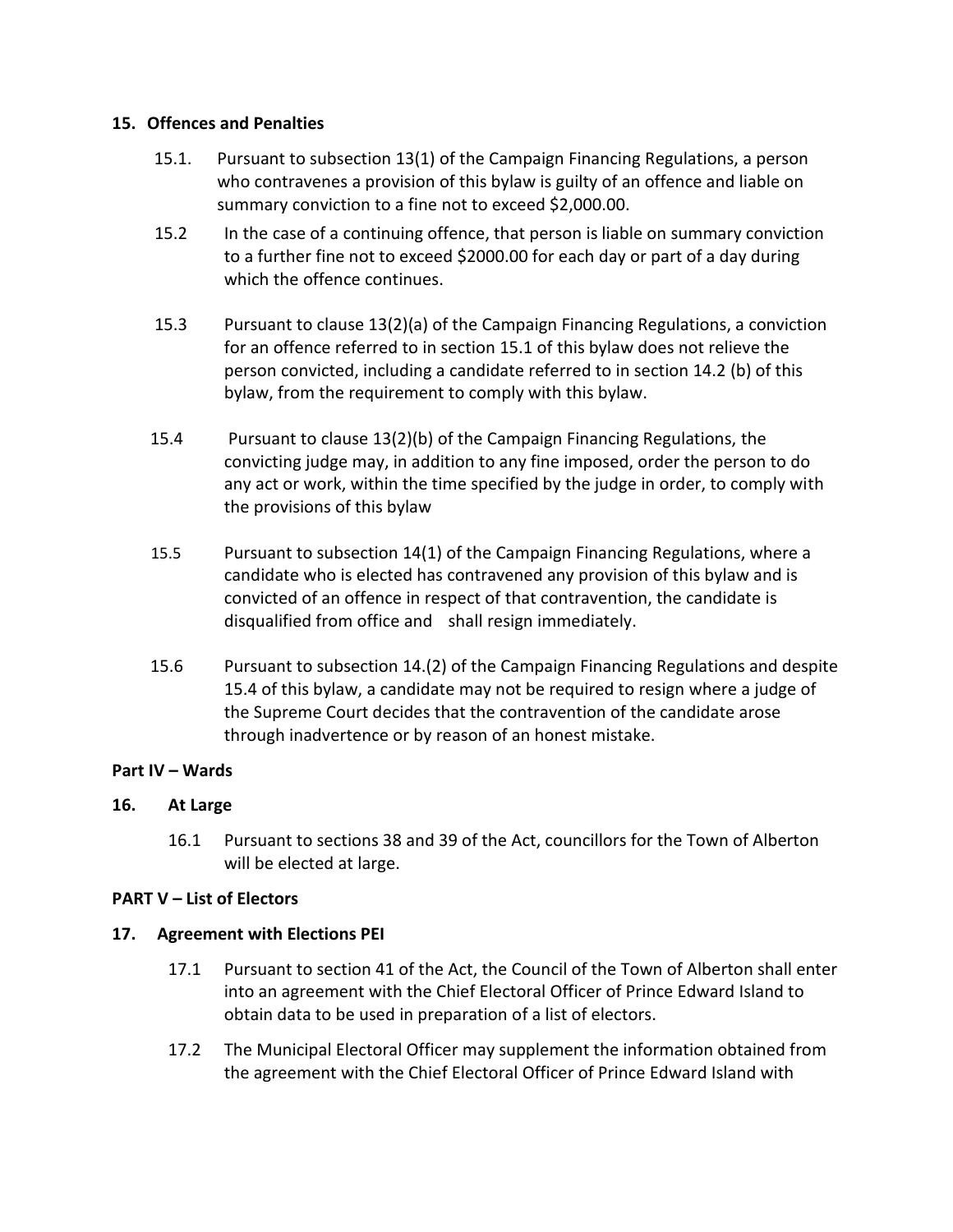information from any source that, in the opinion of the Chief Electoral Officer, is relevant to ensuring the list of electors is accurate.

- 17.3 Personal information in respect of an elector that is collected or obtained for the purpose of an election
	- (a) shall be used for the purpose for which it was collected or obtained; and
	- (b) shall be disclosed only to the Chief Electoral Officer for a purpose for which the Chief Electoral Officer has responsibility under an enactment.

### **18. Voters Not on List**

18.1 Pursuant to subsection 45(2) of the Election Regulations, electors not appearing on the official list of voters may register at the time of attendance at a voting opportunity if the person is eligible to vote under the Act.

### **Part VI – Advance Poll**

### **19. Advance Polls**

19.1 An advance poll will be held in accordance with section 45 of the Act and section 43 of the Regulations on the Saturday prior to the municipal election, between the hours of 9 a.m. and 12:00 p.m.

### **Part VII – Alternative Voting Methods**

#### **20. Mobile Polling Stations**

- 20.1 A mobile polling station shall be provided at
	- (a) Western Hospital 148 Poplar Street
	- (b) ERC Phillips Concepts 120 Dufferin Street
	- (c) Maplewood Manor397 Church Street
- 20.2 A deputy returning officer and a poll clerk shall conduct the voting process at a mobile polling station.
- 20.3 While the mobile polling station is open, the deputy returning officer and poll clerk may
	- (a) suspend temporarily the voting in the polling station; and
	- (b) with the approval of the person in charge, and accompanied by an officer of the facility or nursing home and not more than one agent representing each registered candidate, if any, who shall first be required to take the oath of secrecy, carry the ballot box, poll book, ballot papers, and other necessary election documents from room to room in the facility, and take the votes of the persons who are qualified to vote in the polling station;
	- (c) notwithstanding section 50 of the *Municipal Election Regulations* the deputy returning officer and poll clerk shall not allow a polling station established in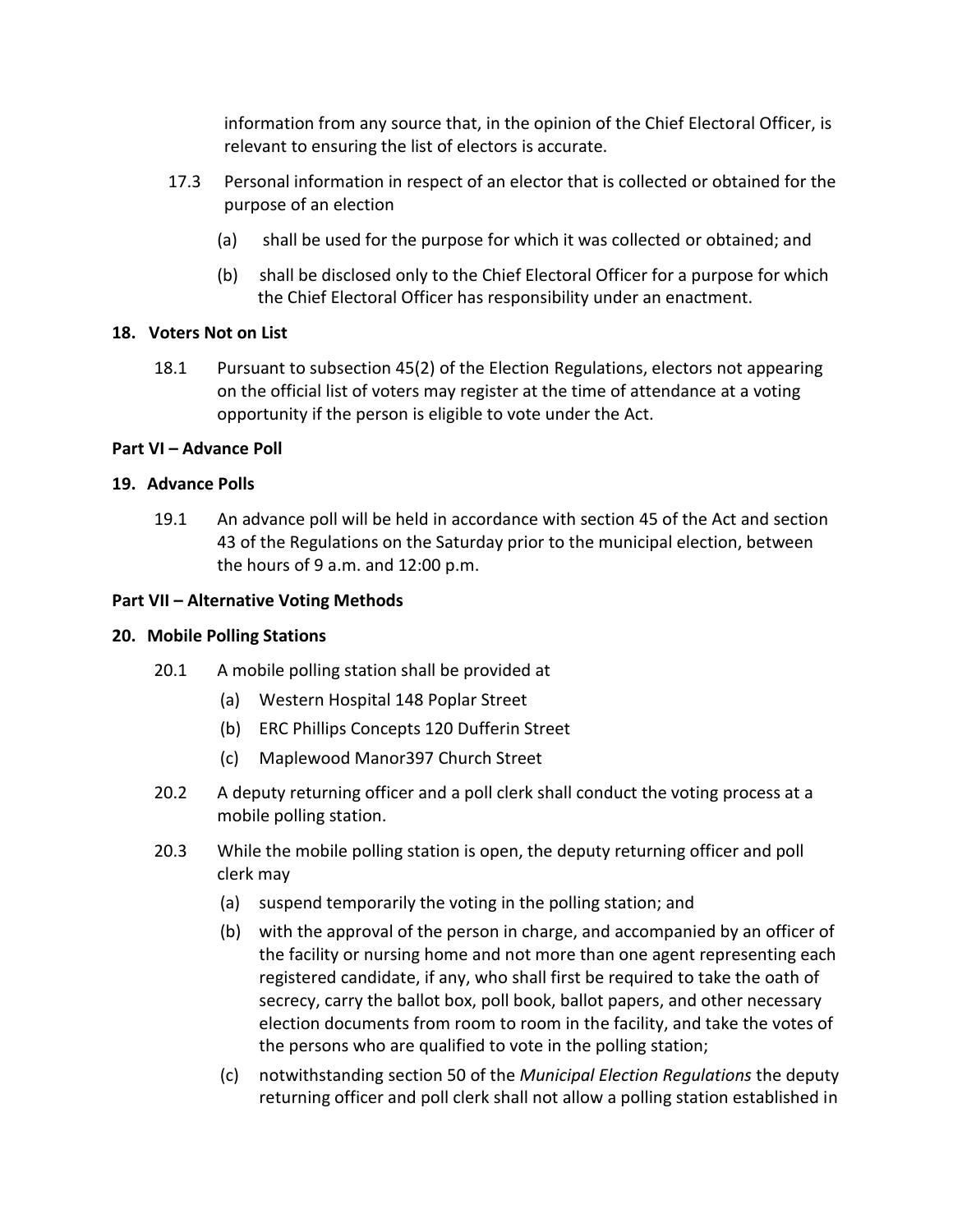a facility listed in subsection 20.1 above to be open unless a representative of the facility is present in the room or area where the polling station is located.

- 20.4 The procedure to be used in taking the vote at a mobile polling station shall be conducted as nearly as practicable in accordance with the provisions of the same manner as provided in sections 52-61 of the Municipal Election Regulations.
- 20.5 Votes cast at a mobile polling station shall be counted at the same time and according to the same procedure set out in *Municipal Election Regulations*.
- 20.6 The municipal electoral officer will be responsible for providing for an audit to ensure sure the integrity of the alternative voting method following each election and by-election where automated voting systems are used.

### **Part VIII – Administering the Election**

#### **21. Location of Office**

21.1 The election office shall be the Alberton Town Hall at 3 Emma Drive.

#### **22. Nominations**

- 22.1 Pursuant to subsection 26 (b) of the Election Regulations, a nomination deposit will be required. The fee will be \$10.00
- 22.2 The nomination deposit will be refunded where
	- (a) a candidate has completed and filed a campaign disclosure pursuant to section 36 of the Act, the chief administrative officer of the municipality shall return the deposit to the candidate.
- 22.3 Pursuant to section 33 of the Election Regulations, where an officially nominated candidate dies before the close of polls on Election Day, the candidate's deposit shall be returned to the candidate's personal representative.

#### **23. Records**

23.1 Records pertaining to the election will be destroyed or retained, as the case may be, in accordance with section 87 of the Election Regulations and the records retention bylaw, and where such a bylaw has not yet been enacted the records will be retained for at least 7 years.

#### **Part VIII – By-Elections**

#### **24. By-elections**

24.1 All by-elections will be undertaken in accordance with sections 60-62 of the Act and section 5 of the Election Regulations.

#### **Part IX – Approval and Adoption**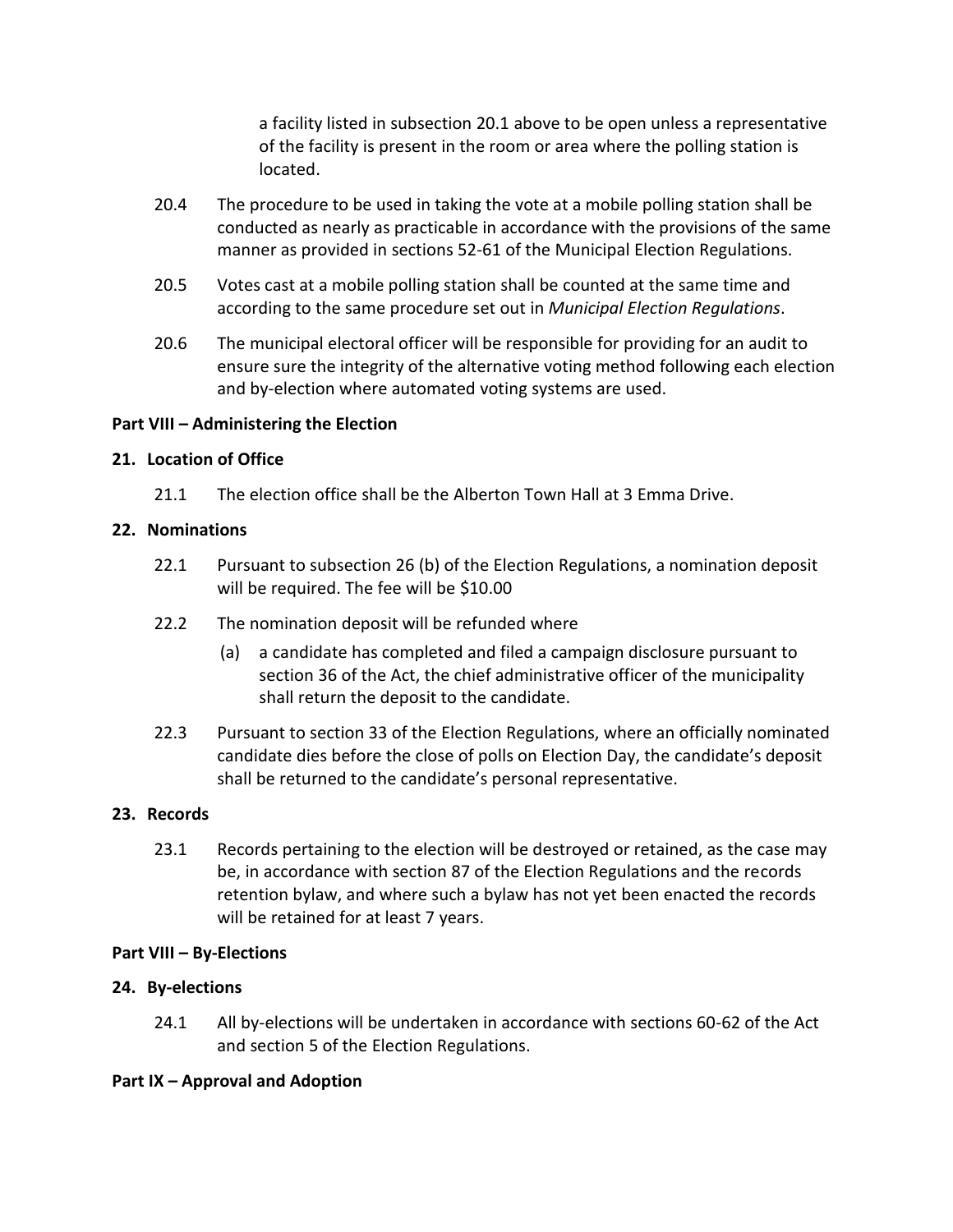#### **25. Effective Date**

25.1 This Elections Bylaw, Bylaw# 218-8-2018, shall be effective on the date of approval and adoption below.

#### **First Reading:**

This Elections Bylaw, Bylaw # 218-8-2018, was read a first time at the Council meeting held on the  $13<sup>th</sup>$  day of August, 2018.

This Elections Bylaw, Bylaw # 218-8-2018, was approved by a majority of Council members present at the Council meeting held on the  $13<sup>th</sup>$  day of August, 2018.

#### **Second Reading:**

This Elections Bylaw, Bylaw # 218-8-2018, was read a second time at the Council meeting held on the 10<sup>th</sup> day of September, 2018.

This Elections Bylaw, Bylaw # 218-8-2018, was approved by a majority of Council members present at the Council meeting held on the 10<sup>th</sup> day of September, 2018.

### **Approval and Adoption by Council:**

This Elections Bylaw, Bylaw # 218-8-2018, was adopted by a majority of Council members present at the Council meeting held on the 10<sup>th</sup> day of September, 2018.

\_\_\_\_\_\_\_\_\_\_\_\_\_\_\_\_\_\_\_\_\_\_\_\_\_\_\_ \_\_\_\_\_\_\_\_\_\_\_\_\_\_\_\_\_\_\_\_\_\_\_\_\_\_\_\_\_\_\_\_

\_\_\_\_\_\_\_\_\_\_\_\_\_\_\_\_\_\_\_\_\_\_\_\_\_\_\_\_ \_\_\_\_\_\_\_\_\_\_\_\_\_\_\_\_\_\_\_\_\_\_\_\_\_\_\_\_

\_\_\_\_\_\_\_\_\_\_\_\_\_\_\_\_\_\_\_\_\_\_\_\_\_\_\_\_ \_\_\_\_\_\_\_\_\_\_\_\_\_\_\_\_\_\_\_\_\_\_\_\_\_\_\_\_

#### **22. Signatures**

**Mayor** (signature sealed) **Chief Administrative Officer** (signature sealed)

This Elections Bylaw adopted by the Council of the Town of Alberton on 10<sup>th</sup> day of September 2018 is certified to be a true copy.

**Chief Administrative Officer Signature Date**

This Elections Bylaw # 218-8-2018 adopted by the Council of the Town of Alberton on the  $10^{th}$ day of September 2018 is certified to be a true copy.

**Chief Administrative Officer Signature Date**